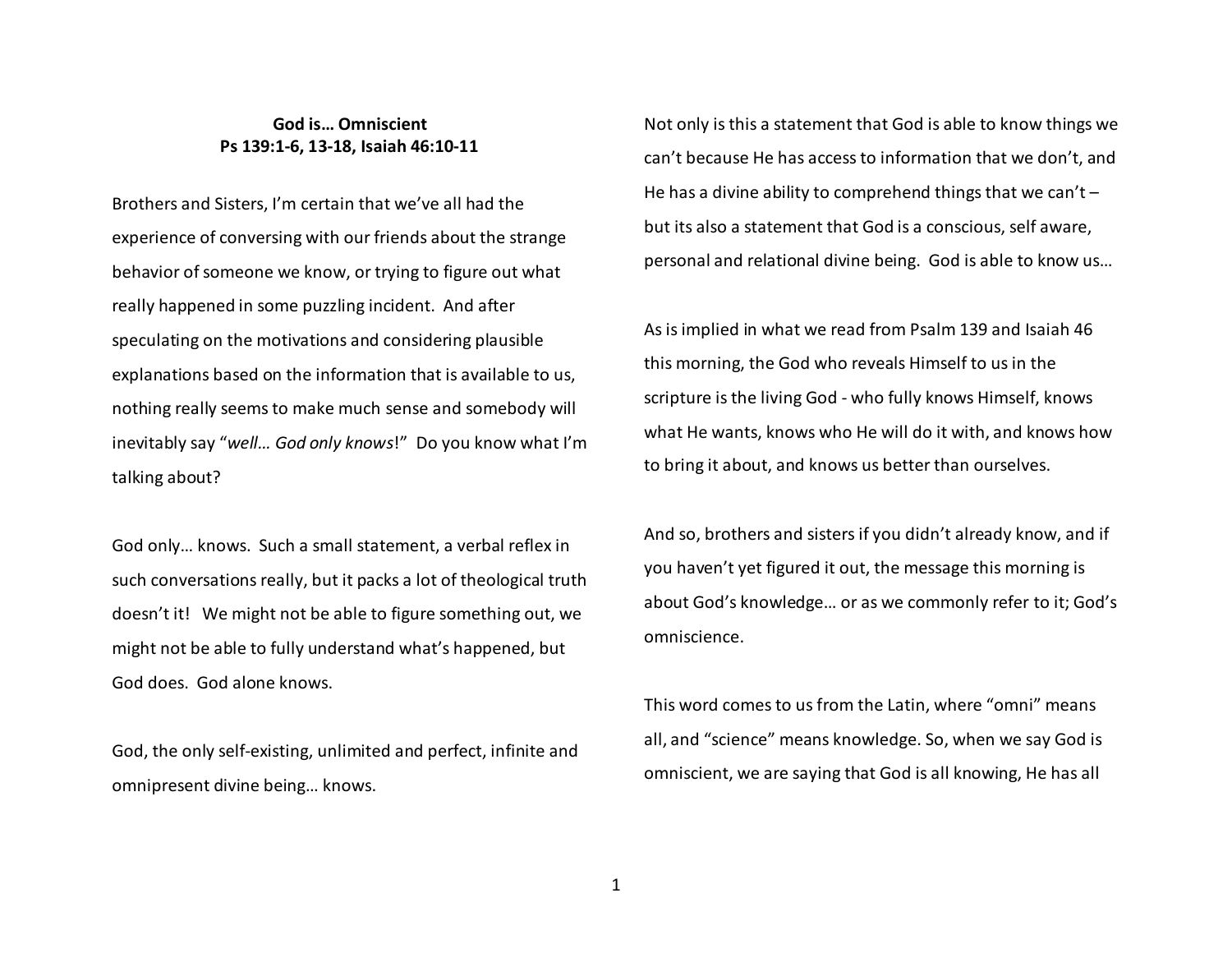knowledge, 1 John 3:20 specifically says that "*He knows everything!*"

Now, when we hear that someone knows everything, our first impulse is to challenge it - right? *"Oh, you know everything – then what's 49 billion x 45775?? Or what am I thinking about right now?? Or what's going to happen on March 18th in twenty years from now??*"

Those kinds of challenges usually put an end to whatever boasting was going on about being a "know-it-all' - but God actually does know all these things; the one who created numbers and whose thoughts are beyond counting, as David says in Ps 139:17, can certainly multiply 49 billion x 45775.

And this scripture passage reveals that God knows what we are thinking as well. David says in Ps 139:2 *"you perceive my thoughts from afar."* God doesn't even need to be close to us in order to know what we are thinking…

And in regards to what would happen on a specific day in the future, it is as Ps 139:16 states *"all the days ordained for me were written in your book before one of them came to be."* So of course, God knows what is going to happen.

God's knowledge is all encompassing and complete, there is nothing lacking in it, and He knows everything in its fullness and in its essence and in its relationship to everything else – it's fully comprehensive, and instantaneous.

Thus, if we were to consider ALL that God can know about Himself, and ALL things that are possible due to who God is, it would be an uncreatedly-infinite amount of knowledge about ALL of who God is and can do… theologians call this God's *necessary* knowledge because it's necessitated by who God is within Himself just being God. God doesn't have to do anything to have this knowledge - its just part of His being.

Then there is God's knowledge that comes from His Divine will to bring us, and the entirety of the created reality that exists, into existence. Theologians call this God's *free* knowledge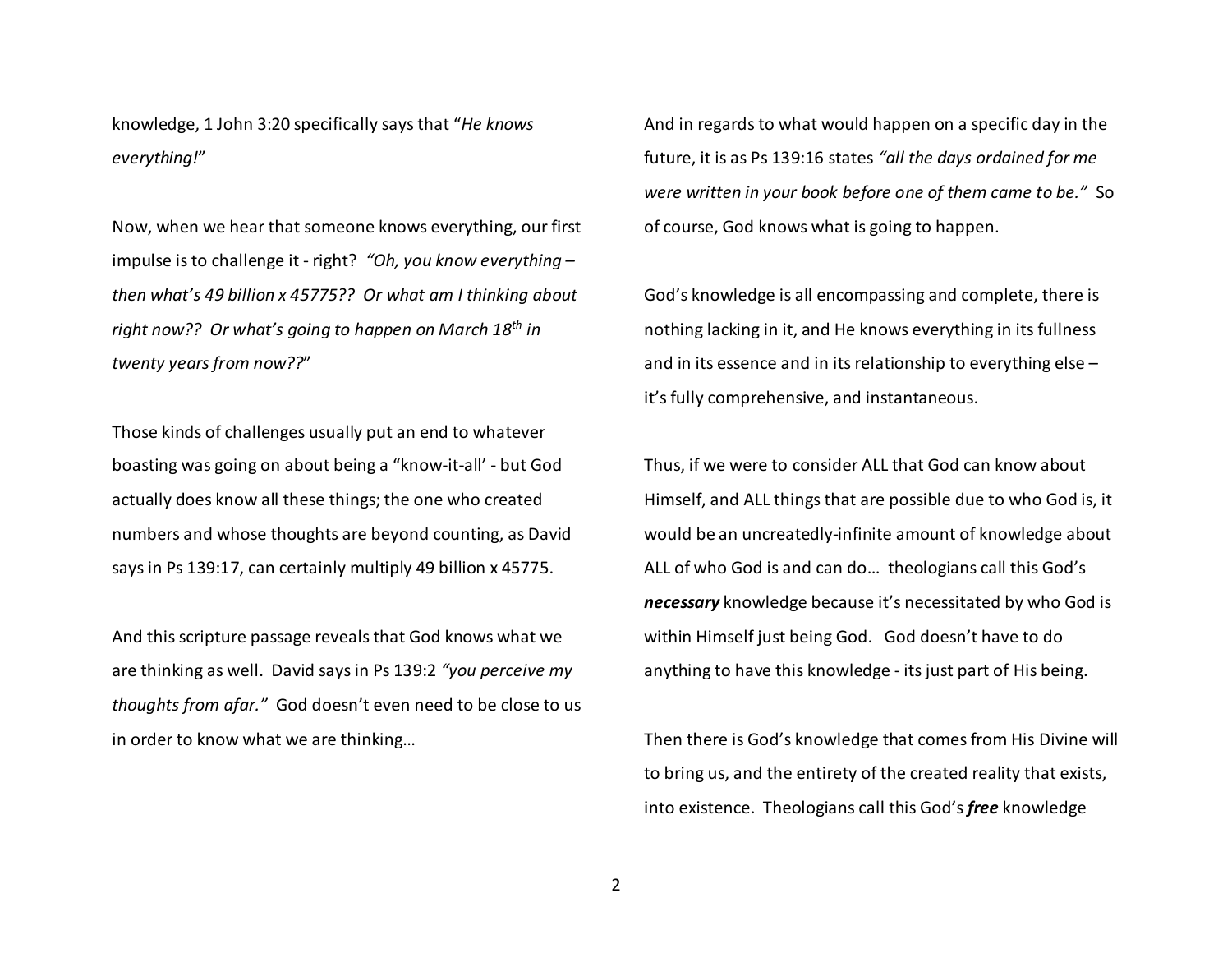because it is free of any external influence or internal compulsion that would require or force God to act on His knowledge and create us and this universe. God is free in this way. Isn't God amazing brothers and sisters!!

And God knows what is happening, and that means He knows what has happened and what will happen and everything that could have happened – ALL outcomes in His creation are known to Him. Isn't God simply awe-inspiring??

Now how does God know all this? Is He just that smart, are His divine capacities for observation and deduction and having a hunch so… divine… that He is able to figure it all out and thus know ALL things?

Well, that's a good guess, but God's knowledge actually flows out of His self-existence and His infinity. And because everything exists due to God's self-existence, including time... and God has no limits, any knowledge God has is not limited knowledge whereby He is in need of acquiring or learning more knowledge.

In other words, the way God knows is part of His being as God, which means its beyond the way we are able to know things, not just in terms of capacity but especially in terms of acquisition.

We acquire our knowledge through learning; interacting with the world around us in a variety of ways. Knowledge comes to us through formal means such as being taught, instructed, disciplined, trained, counselled etc… or through informal means like experience, play, random interactions, and so on.

Some of what we know is readily available and accessible to us in our conscious minds while other bits and pieces of information reside in our subconscious and help to form our intuitions. But I'm not wanting to go into great detail about how we know things, I just want to highlight how it is that we must learn and acquire knowledge so that we understand that God does not.

God's knowledge is innate to Himself, it comes from within Himself, and He is completely aware of all of it within Himself.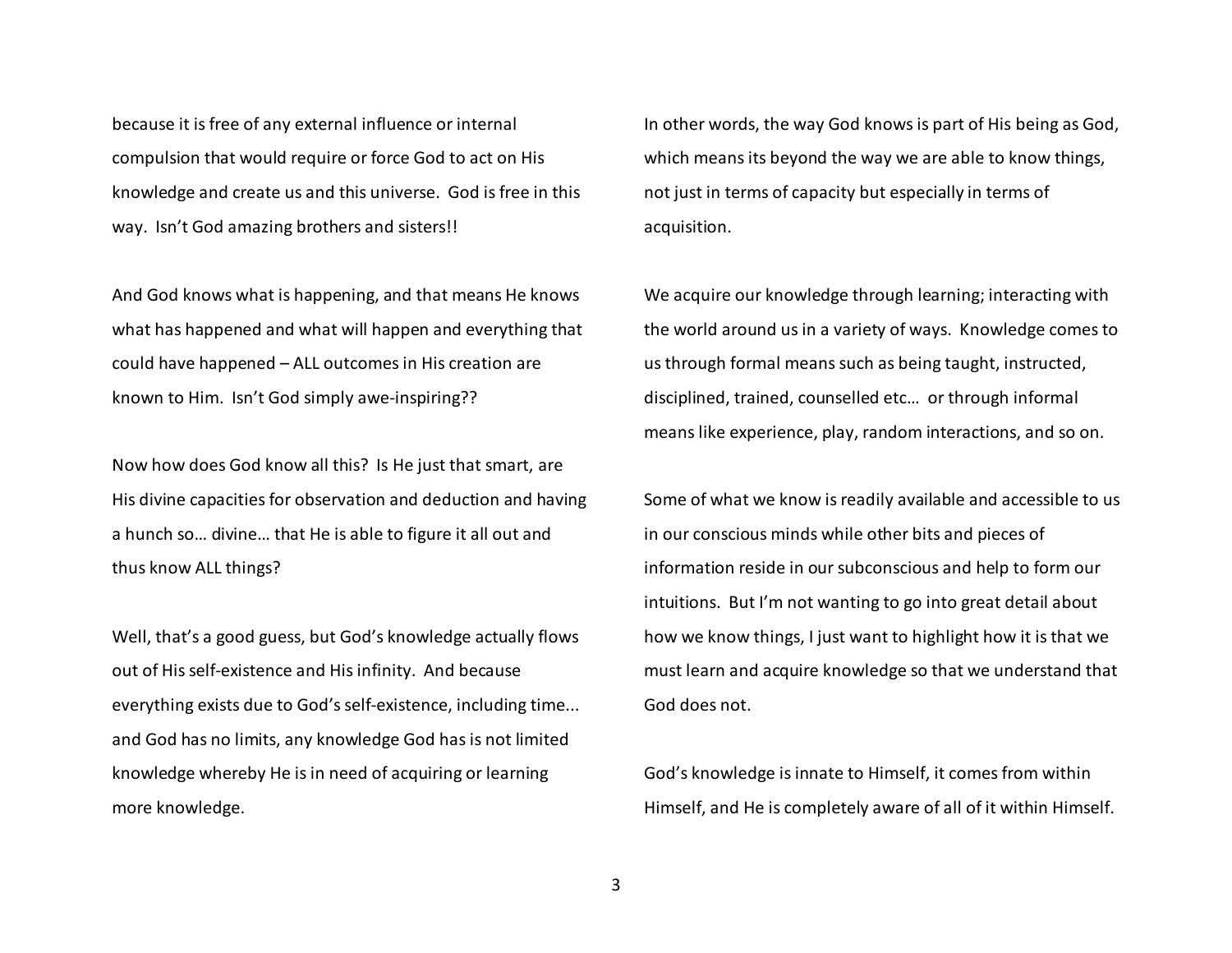So not only is God all-knowing… but all knowledge actually flows from Him. This is what Isaiah 28:26 implies when it says that God instructs the farmer and teaches him the right way to plant and harvest, and vs 29 of this passage concludes that this agricultural knowledge "*comes from Yahweh (I AM) whose plan is wonderful and wisdom magnificent*"

That's amazing isn't it – that whatever knowledge we learn and acquire is already something that God knows within Himself and actually comes from God, there is no knowledge that we can learn or acquire outside of that which God already knows.

Now I don't mean to imply that if we dedicate ourselves to the pursuit of learning and knowledge that we will somehow be able to make our way back to God and connect with Him, its rather that we need to understand that the ability to learn and acquire knowledge is fully dependent upon God, we only deceive ourselves if we think being educated is a way in which we can be independent of Him, as Proverbs 1:7 *"The fear of Yahweh is the beginning of knowledge…*

Plus, as we understand this truth about God as the source of knowledge it gives us a deeper understanding of what God was testing in Adam and Eve when He forbid them to eat from the Tree of *the knowledge* of good and evil.

Because, if knowledge is sourced in God… then God himself is the sole source of the determination of what is right and what is wrong. For Adam and Eve to "*know*" good and evil is thus to determine from within their own being what is right and wrong, independent of God.

Its not that Adam and Eve didn't understand that it was right to obey God's command and wrong to disobey it prior to eating from the tree, that they were innocent of morality and what was good and evil – it was that they accepted the source of knowing this command was right and disobeying it was wrong as coming from God, and not themselves.

In taking the fruit from the tree they willingly set themselves up against God, as their own source of knowledge for what is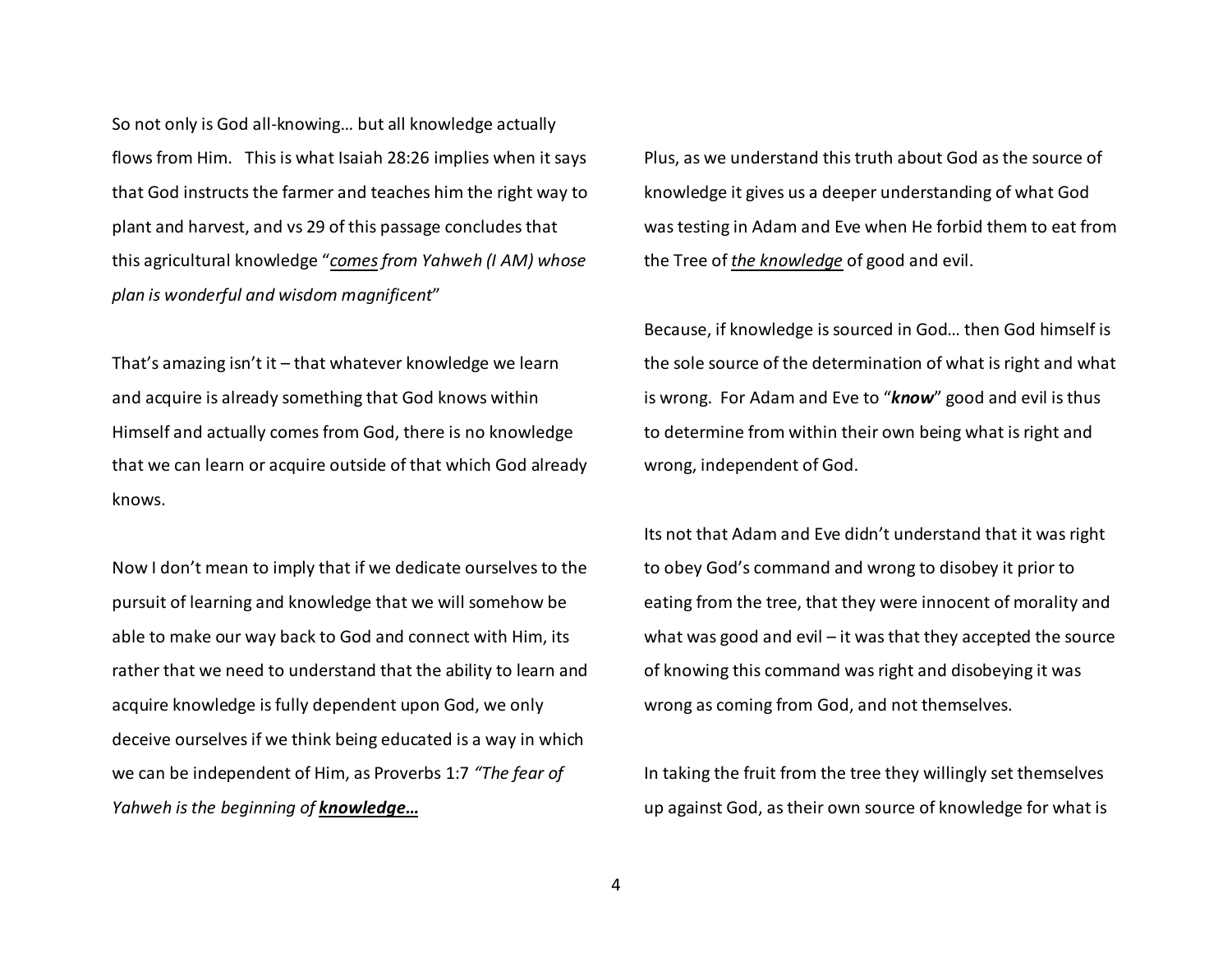right and wrong. And you can see it play out when God confronts them about it. They each determine for themselves what went wrong in this situation - Eve blames the serpent for deceiving her, Adam blames Eve for giving him the fruit.

And we can see this continue to play out across human history right up until today where we believe that it is our choice to determine what is right or wrong to the point where we say they is no objective right or wrong. And thus things that were considered wrong in the past are now considered right... and what was right is now considered wrong.

Even those of us who would agree that God is the proper and only source for the knowledge of what is good and evil… we also struggle with the full implications that God determines good and evil in all things - and not ourselves – and I'm not just talking about our current struggle to accept God's determination on right and wrong concerning our human sexuality and gender.

When we begin to dig into all that the scripture reveals to us about God's knowledge it becomes increasingly clear to us that God's free knowledge not only determines what is right and wrong but God's free knowledge of what will come to pass - is what makes it come to pass.

We already heard Ps 139:16 that *"all the days ordained for me were written in your book before one of them came to be."*And what we read from Isaiah 46:10 is that the whole of our human history is determined by God, He says *"I make known the end from the beginning, from ancient times, what is still to come."* 

Job 14:5 tells us *"A person's days are determined; you have decreed the number of his months and have set limits he cannot exceed."* Lamentations 3:37 states *"Who can speak and have it happen if the Lord has not decreed it?"* This carries through even in the New Testament, James 4:15 instructs us that we "*ought to say, "If it is the Lord's will, we will live and do this or that."*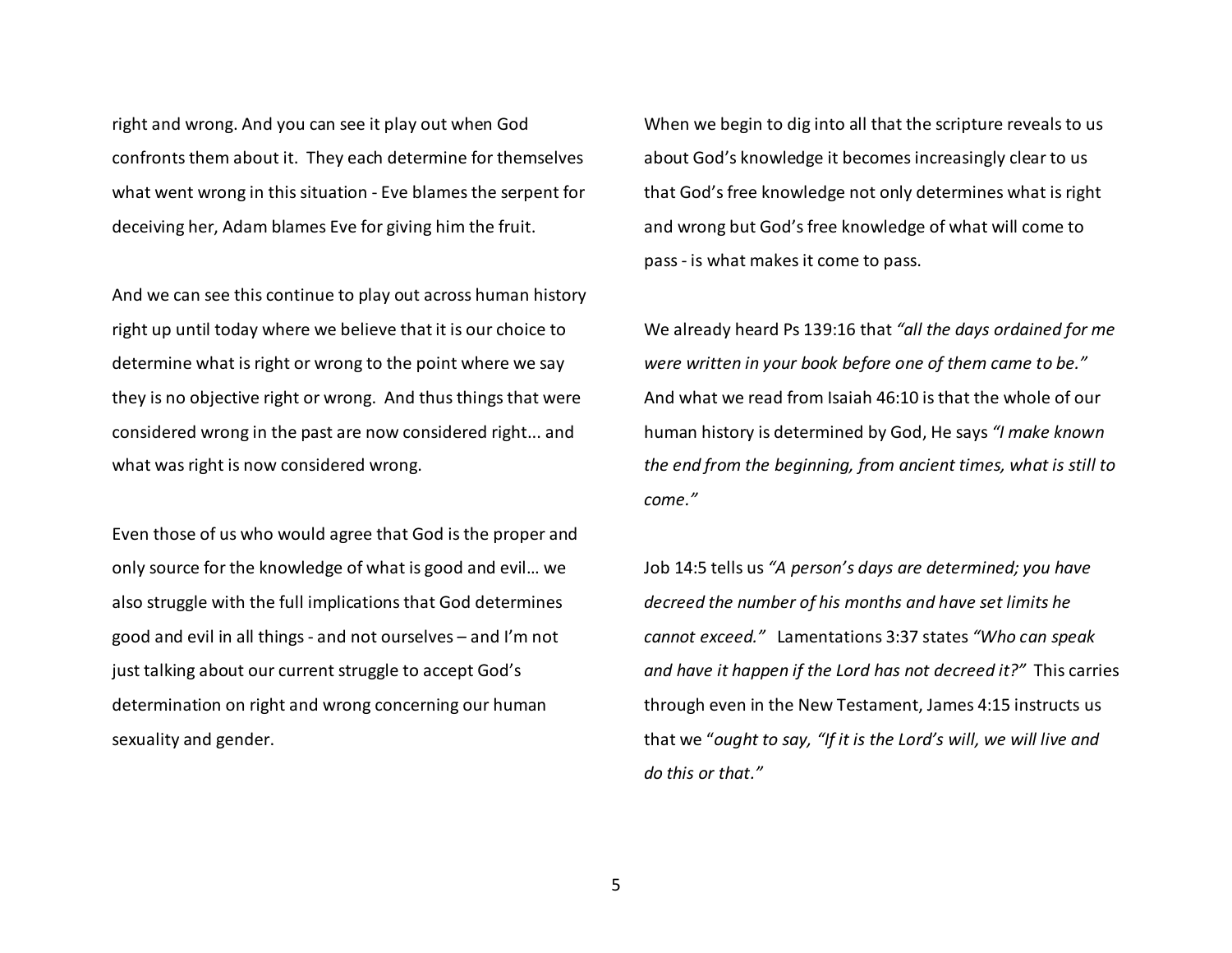So, its clear from the scripture that God, in His knowledge of all things, has decreed all things, and has decreed them with their causes and conditions in the exact order in which they come to pass in His creation – and this is problematic for us in two ways brothers and sisters.

And the first is that God's predetermination is inconsistent and at odds with what we believe to be our free will and how the outcomes of events are contingent upon our ability to choose. Now I know this sounds really academic andphilosophical - but its important for us.

And the second problem is a bit more personal, because God's predetermination of our lives suggests that He has determined and is responsible for the hardship and suffering and tragedies that have occurred in our lives, not to mention the vast amount of suffering that occurs in this world, and that is really difficult for us to comes to terms with, for obvious personal reasons…

So, let's take a look at the first problem and then we'll be in a better position to consider what the Lord would reveal to us this morning about our second problem.

Now I hope its obvious to us that trying to solve the first problem by saying there are limits on God's knowledge so that the human will is given some space where in it can affect and determine the outcome of reality is clearly unbiblical and would be speaking falsely of God.

But I also need to make it clear to us that we are not then to respond – as I've heard so many people respond over the years – by getting all fatalistic and saying there is no point to doing anything because everything will happen as it will happen regardless of what we do.

Nor is it right to be pragmatic about it and confess that on the big things and with regards to His plan God has predetermined things, but there's space in this for us to make our own choices on things that don't matter as much and God somehow works it all out – that really doesn't square with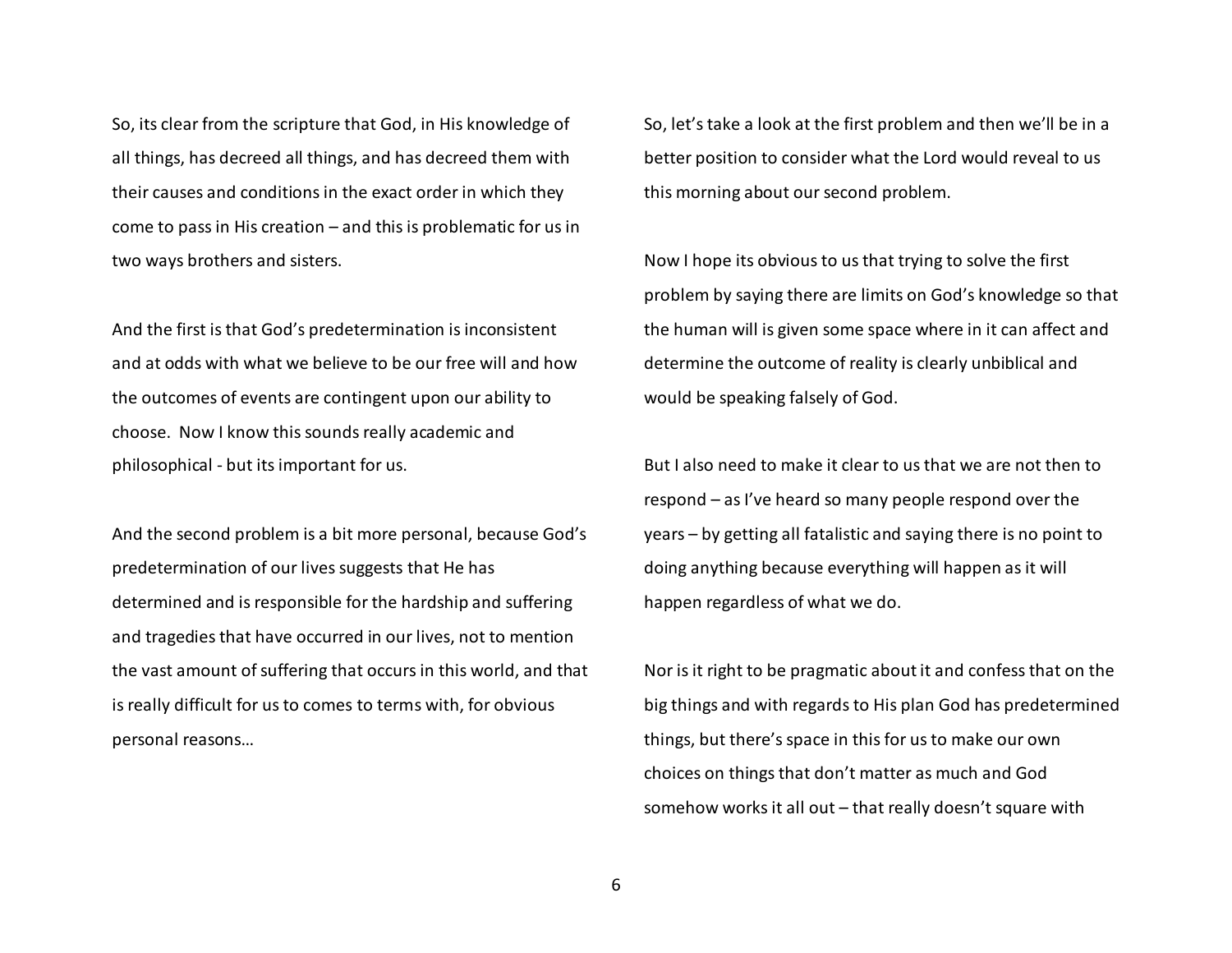scripture either. We only need to think of Matt 12:7 where Jesus teaches us about God's attention to the seemingly insignificance details in that even the very hairs on our head are numbered.

The truth is brothers and sisters that God's omniscience and the predetermination that flows from it does not in any way deny human agency or undermine our responsibility, it does however contradict this notion we have of "free will" and expose it as unbiblical.

You might not realize it brothers and sisters but the philosophical concept of a free will and what it really means is actually only applicable to God in what we learned was His free knowledge. Only God is so free as to have no external influences or internal compulsions upon Him and His will. Only God is in position to make His decisions of His own free knowledge.

And to know this is a great source of comfort and confidence for us because once God has decided from His own free knowledge, that He will bring it to pass, He will not arbitrarily change the plan due to some unexpected influence or factor that He did not foresee.

Thus, when scripture reveals God created Human beings in His image, He is revealing to us that His predetermined plan is for us to have the ability, the influence and the agency to rule and develop His creation and to multiply and fill the earth, and do so for His glory - thus He has endowed us with all the faculties needed for this purpose. Furthermore, in the act of creating us – God has made us able to respond to Him, we are responseable. When God acts it calls forth our response.

God's free act to create us and this world provides the reality wherein our design and purpose allow us to have real agency and genuine responsibility, and it is the means by which God will fulfill and work through to bring about His predetermined purpose.

 Our agency and response to God is real and genuine *because* He has predetermined it  $-$  not in spite of it... This is a truth about God as our Creator that we need to embrace…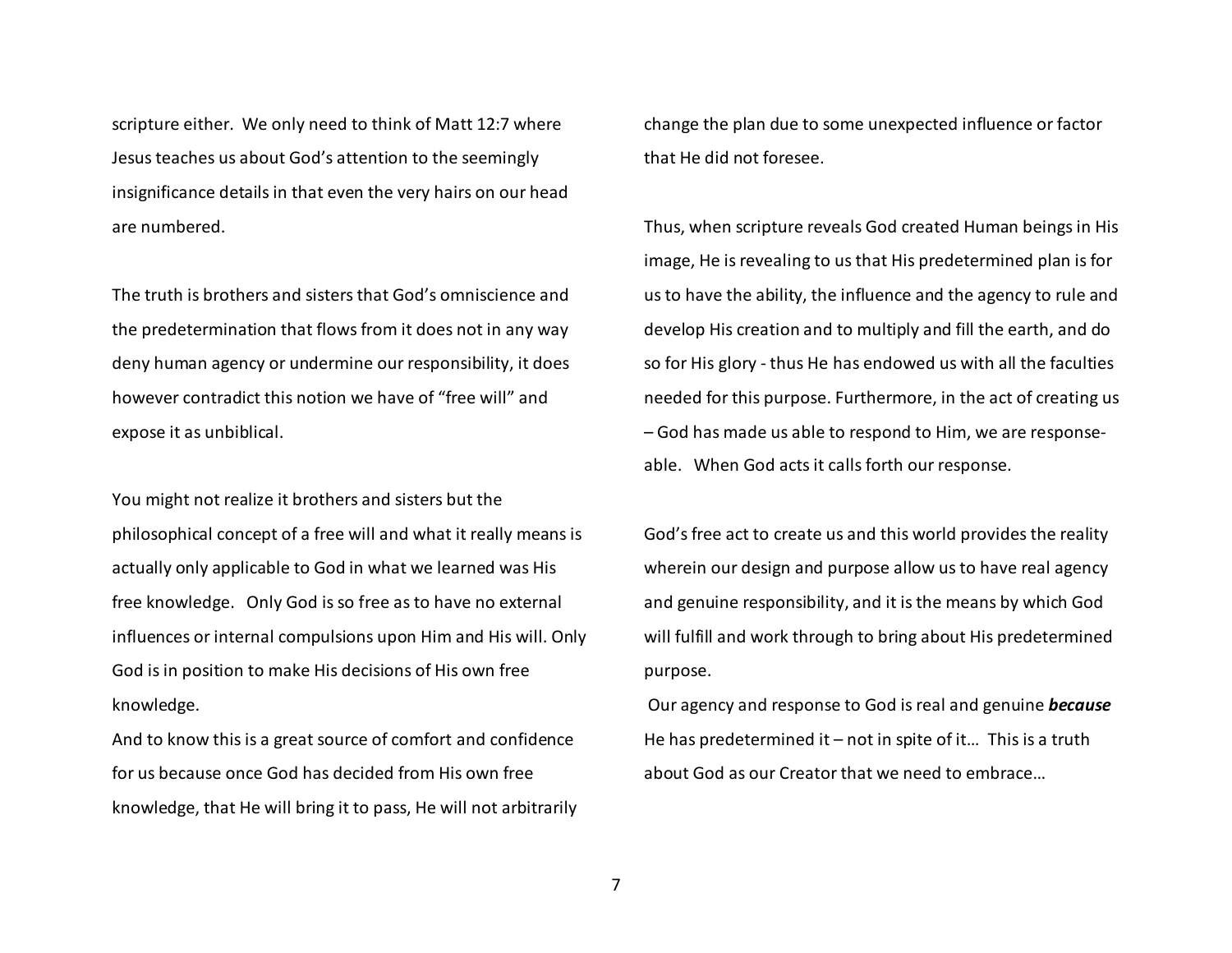And we must let go of and turn away from… the pernicious sinful inclination of believing that our human will is free when that is something that is reserved only for God's will. We know how things turn out when Human beings usurp God's knowledge of good and evil… brothers and sisters usurping God's free will for our own is equally disastrous for us.

Instead… "choose" to understand our will, our agency, our responsibility and our choices in light of our created purpose as the biblical way for us to know ourselves as God knows us, and then we can echo David's confession in Psalm 139:14 *"I praise you because I am fearfully and wonderfully made; your works are wonderful, I know that full well."*

Now what about the works of God, the predeterminations of God that are not wonderful for us.

Well, brothers and sisters, let us receive what knowledge and understanding of these trials and tribulations we can by keeping our eyes on God, because as scripture reveals to us – was not God the very first to experience his own

predetermined trial and tribulation, as His wonderful creations Adam and Eve rebelled against Him, usurped His knowledge and declared themselves as gods by knowing good and evil…

Do you think this was an unknown development to God?? That he didn't see this coming?? No - Paul says in Eph 1:4 that God's plan for our salvation in Christ was resolved to occur before the creation of world.

So that tells us that God was fully aware of all that He would bring about when He chose to create this world and us – and what He Himself would be committing to experience in allowing Adam and Eve to rebel and place the creation under the curse of sin, and the consequences and the suffering that would bring into each and every one of our lives – He knew this in full in eternity past before He spoke it all into existence.

He knew before He brought it about… the full depth of the sorrow He Himself would feel, the righteous anger of watching His good creation be spoiled and twisted and misused, and the sufferings, the pain and anguish and misery that every single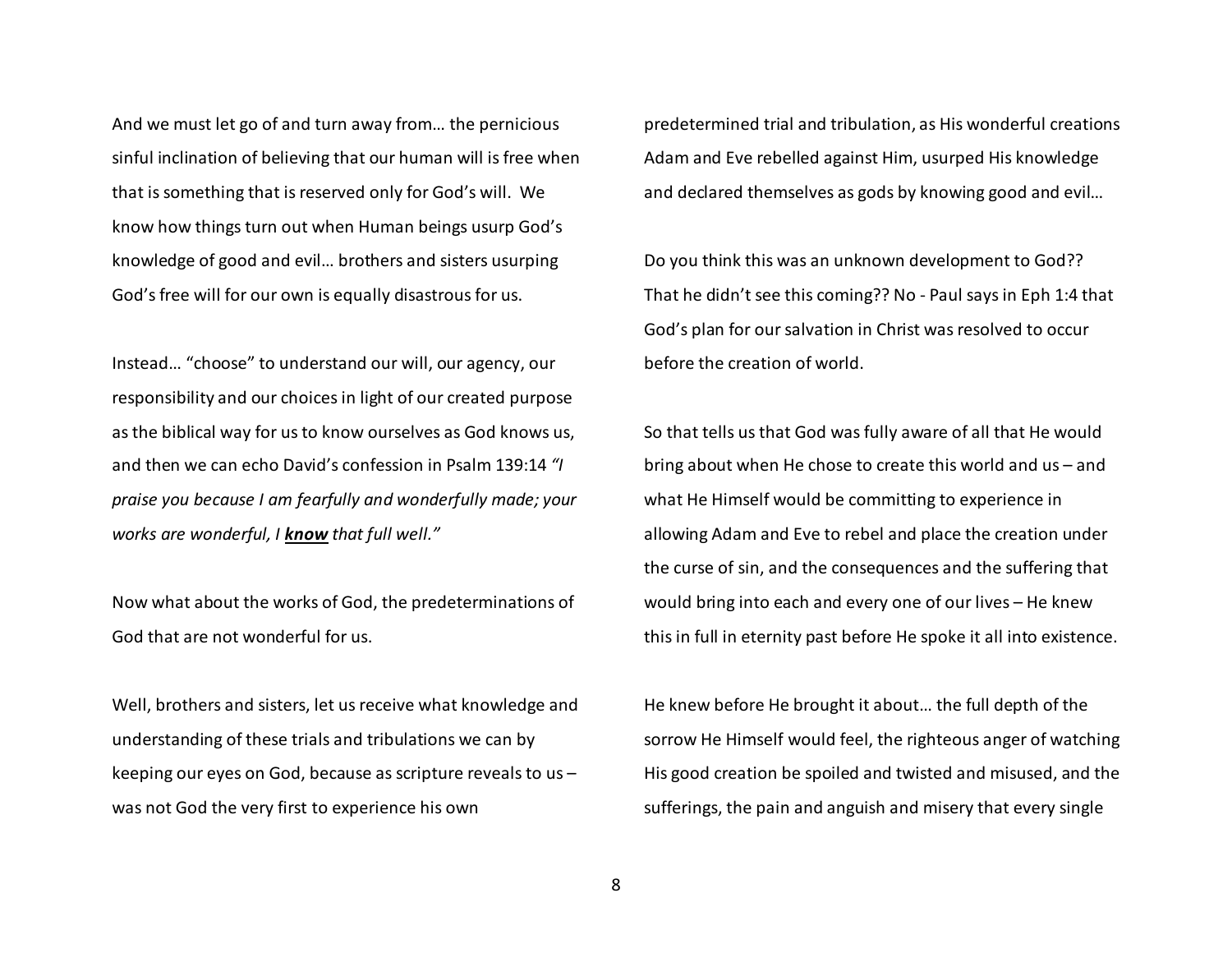one of His creatures, you and I included, would endure in a world under the curse of sin… He knew it all, and knew what it would like to experience it all in its awful terrible fullness.

And since God is not bound by time – He would not experience the evil that would ravage His creation and His creatures in manageable doses over a period of time… no, as we learned a couple weeks back, God stands outside of time where there is no past or future but only an eternal present so I dare to say that God fully experiences all of it simultaneously.

Know this brothers and sisters, when trial and tribulation or tragedy come into our lives God already fully knows it, and also experiences it with us – whatever we experience… God does as well because He is Omniscient – He knows!

And if we contemplate what God knew He would predetermine to create and allow in His creation in this way, its really a wonder that God went ahead and created it at all! But, as God Himself says in Isaiah 46:10 "*I make known the end from the beginning…*" In other words God has predetermined the end purpose which this will all lead to, and He had that planned as well, before the beginning of Creation.

And what an ending it will be! In the vision of Revelation 5 the apostle John sees this grand plan of God represented as a scroll sealed with seven seals – and no one on in all the creation is able to break the seals and bring about this plan of God, and so John weeps uncontrollably…

You see brothers and sisters, without the end being made known from the beginning and God's plan coming to completion - all the tragedies and trials and tribulation and suffering that God determined were necessary, would occur and have been endured in vain - for no purpose at all! Terrible indeed!

Yet it is revealed to John that the Lamb of God can break the seals, open the scroll and bring about the completion of God plans for His creation. Just as 1 Peter 3:19-20 speaks about *"Christ, a lamb without blemish or defect, He was chosen*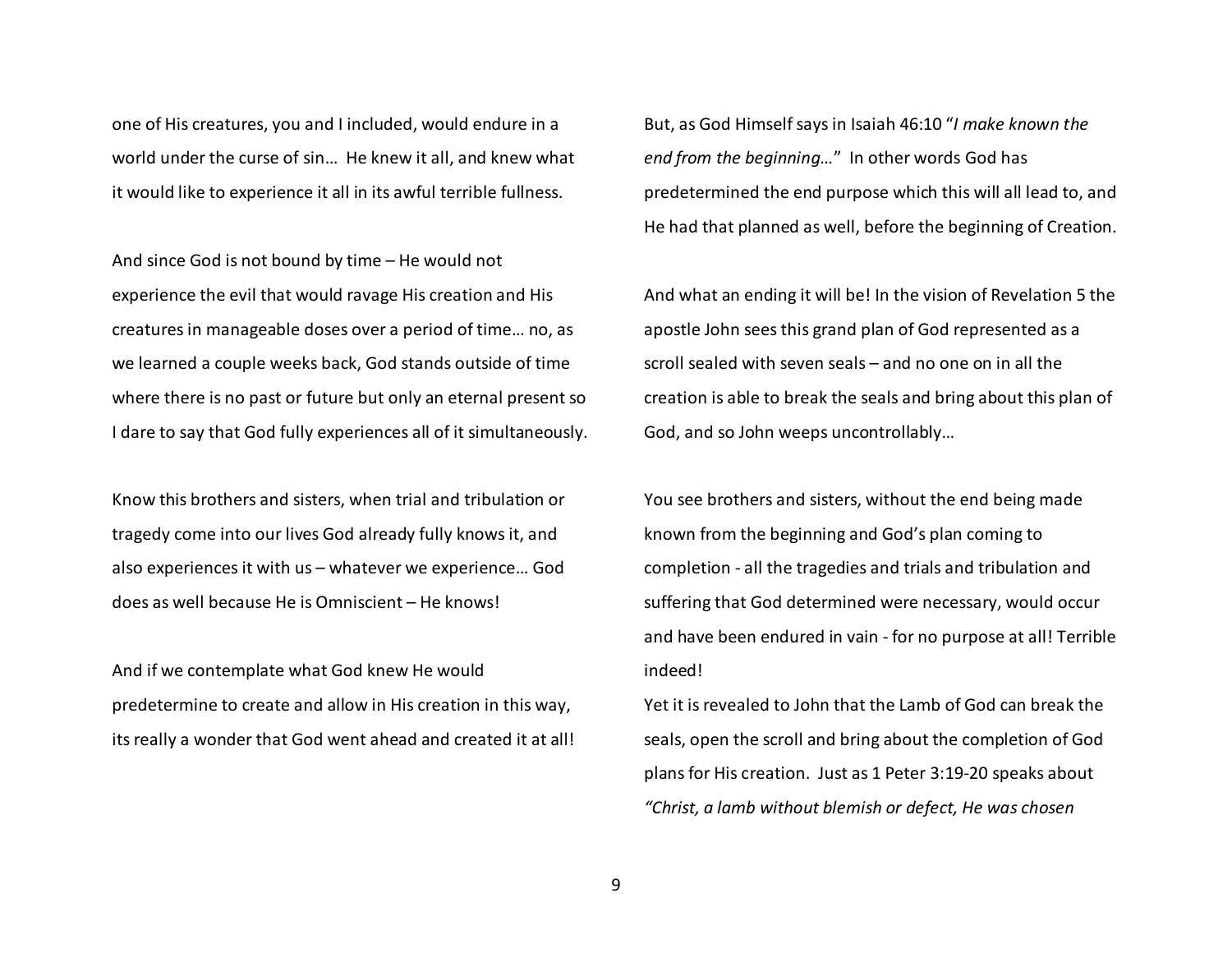*before the creation of the world, but was revealed in these last times for your sake."* 

All of this is to encourage us brothers and sisters that God's predetermination to bring about His plan in such a way that requires allowing sin and evil and suffering to occur, but ultimately leads to something amazing of which we start to get a glimpse of in Jesus Christ as He is resurrected, ascended and glorified and promises to return to make ALL things new.

God makes known the end from the beginning and thus in whatever God allows to come into your life brothers and sisters, however God has directed the course of human history we can trust what scripture reveals to us in Romans 8:28 "*that in all things God works for the good of those who love him, who have been called according to his purpose*."

God's Omniscience and His predetermination that flow from it are not something that we need to fear brothers and sisters, instead God reveals this truth about Himself and His

knowledge to us in order to correct us, and give us comfort, assurance, confidence and hope!

Brothers and sisters, there is much more that could be said as we contemplate and gain knowledge about God and Hisomniscience, but let me close off this message by pointing us to God's wisdom.

Because it is one thing to have knowledge – it is quite another to use that knowledge in a responsible way for a higher, noble purpose in a skillful and adept way – that is wisdom.

And the best place to see God using His knowledge in this manner brothers and sisters is in the pages of the scripture as they tell us the story of how God establishes His Covenant with the creation and then commits to renewing it, with Adam, with Noah, with Abraham, with Moses, with David and then – fulfils it through Christ! The skillful and clever ways in which God makes promises, enacts consequences, deals with human failure and unfaithfulness and yet is able to show mercy and forgiveness and grace and ultimately fulfill the